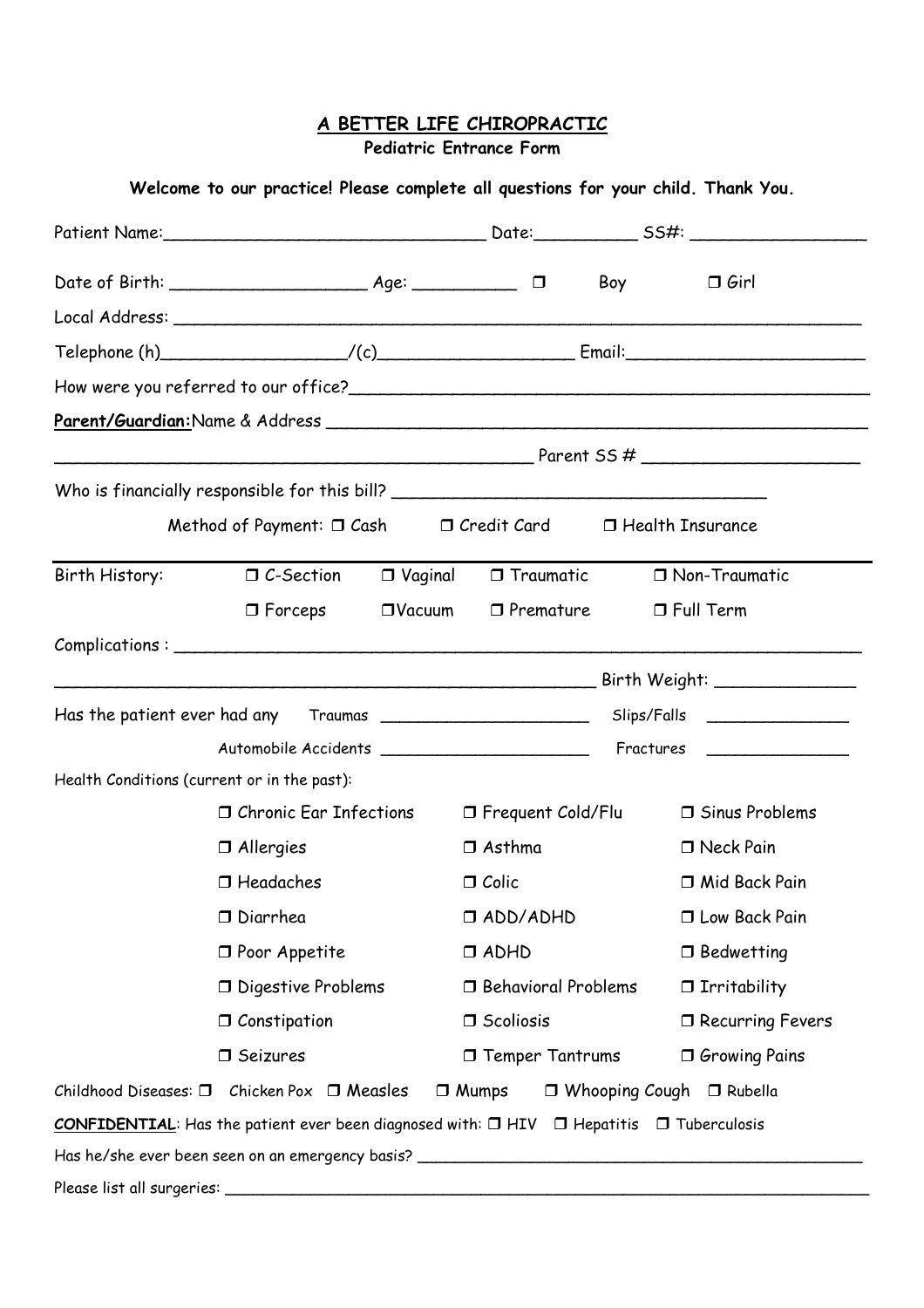### **VACCINATIONS:**

| Has the child been fully vaccinated?                                                               |                    |               | $\Box$ Yes                  | $\Box$ No                                                       |                                                                                                                                                                                                                                                                                                                                                                                                                                                                                                                            |  |  |
|----------------------------------------------------------------------------------------------------|--------------------|---------------|-----------------------------|-----------------------------------------------------------------|----------------------------------------------------------------------------------------------------------------------------------------------------------------------------------------------------------------------------------------------------------------------------------------------------------------------------------------------------------------------------------------------------------------------------------------------------------------------------------------------------------------------------|--|--|
|                                                                                                    |                    |               |                             |                                                                 |                                                                                                                                                                                                                                                                                                                                                                                                                                                                                                                            |  |  |
|                                                                                                    |                    |               |                             |                                                                 | Adverse reactions (ie: fever, chills, irritability, flu like symptoms, hearing loss, neurological problems, or other?)                                                                                                                                                                                                                                                                                                                                                                                                     |  |  |
|                                                                                                    |                    |               |                             |                                                                 |                                                                                                                                                                                                                                                                                                                                                                                                                                                                                                                            |  |  |
|                                                                                                    |                    | Name/Relation |                             |                                                                 | Telephone Number                                                                                                                                                                                                                                                                                                                                                                                                                                                                                                           |  |  |
|                                                                                                    |                    |               | <b>3 SIGNATURES FOLLOW:</b> |                                                                 |                                                                                                                                                                                                                                                                                                                                                                                                                                                                                                                            |  |  |
|                                                                                                    |                    |               |                             | <b>CONSENT TO TREATMENT OF MINOR CHILD</b>                      |                                                                                                                                                                                                                                                                                                                                                                                                                                                                                                                            |  |  |
|                                                                                                    |                    |               |                             |                                                                 | I hereby authorize A BETTER LIFE CHIROPRACTIC to administer treatment as they so deem necessary to my                                                                                                                                                                                                                                                                                                                                                                                                                      |  |  |
| $\square$ Son                                                                                      | $\square$ Daughter | $\Box$        | <b>Ward</b>                 |                                                                 |                                                                                                                                                                                                                                                                                                                                                                                                                                                                                                                            |  |  |
|                                                                                                    |                    |               |                             |                                                                 |                                                                                                                                                                                                                                                                                                                                                                                                                                                                                                                            |  |  |
|                                                                                                    |                    |               |                             |                                                                 | <b>DATE</b>                                                                                                                                                                                                                                                                                                                                                                                                                                                                                                                |  |  |
| PRINTED NAME OF PARENT OR LEGAL GUARDIAN                                                           |                    |               |                             |                                                                 |                                                                                                                                                                                                                                                                                                                                                                                                                                                                                                                            |  |  |
|                                                                                                    |                    |               |                             |                                                                 |                                                                                                                                                                                                                                                                                                                                                                                                                                                                                                                            |  |  |
|                                                                                                    |                    |               |                             | All first visit charges are payable when services are rendered. |                                                                                                                                                                                                                                                                                                                                                                                                                                                                                                                            |  |  |
| amount of 18% per annual or 1.5% per month will be charged on your account if it becomes past due. |                    |               |                             |                                                                 | I understand and agree that health and accident insurance policies are an arrangement between an insurance carrier and me.<br>Furthermore, I understand A BETTER LIFE CHIROPRACTIC will prepare any necessary reports and forms to assist me in making<br>collections from the insurance company and that any amount authorized to be paid directly to A BETTER LIFE CHIROPRACTIC will<br>be certified upon receipt. HOWEVER, I clearly understand and agree that I am personally responsible for payment. Interest in the |  |  |
| <b>SIGNATURE OF PARENT OR LEGAL GUARDIAN</b>                                                       |                    |               | <b>DATE</b>                 |                                                                 |                                                                                                                                                                                                                                                                                                                                                                                                                                                                                                                            |  |  |
| PRINTED NAME OF PARENT OR LEGAL GUARDIAN                                                           |                    |               |                             |                                                                 |                                                                                                                                                                                                                                                                                                                                                                                                                                                                                                                            |  |  |
|                                                                                                    |                    |               |                             | NOTICE OF PRIVACY PRACTICES PATIENT ACKNOWLEDGEMENT             |                                                                                                                                                                                                                                                                                                                                                                                                                                                                                                                            |  |  |
|                                                                                                    |                    |               |                             |                                                                 |                                                                                                                                                                                                                                                                                                                                                                                                                                                                                                                            |  |  |
|                                                                                                    |                    |               |                             |                                                                 |                                                                                                                                                                                                                                                                                                                                                                                                                                                                                                                            |  |  |
|                                                                                                    |                    |               |                             |                                                                 | <b>DATE</b>                                                                                                                                                                                                                                                                                                                                                                                                                                                                                                                |  |  |
|                                                                                                    |                    |               |                             |                                                                 |                                                                                                                                                                                                                                                                                                                                                                                                                                                                                                                            |  |  |
|                                                                                                    |                    |               |                             |                                                                 |                                                                                                                                                                                                                                                                                                                                                                                                                                                                                                                            |  |  |
|                                                                                                    |                    |               |                             |                                                                 | Date: the control of the control of the control of the control of the control of the control of the control of the control of the control of the control of the control of the control of the control of the control of the co                                                                                                                                                                                                                                                                                             |  |  |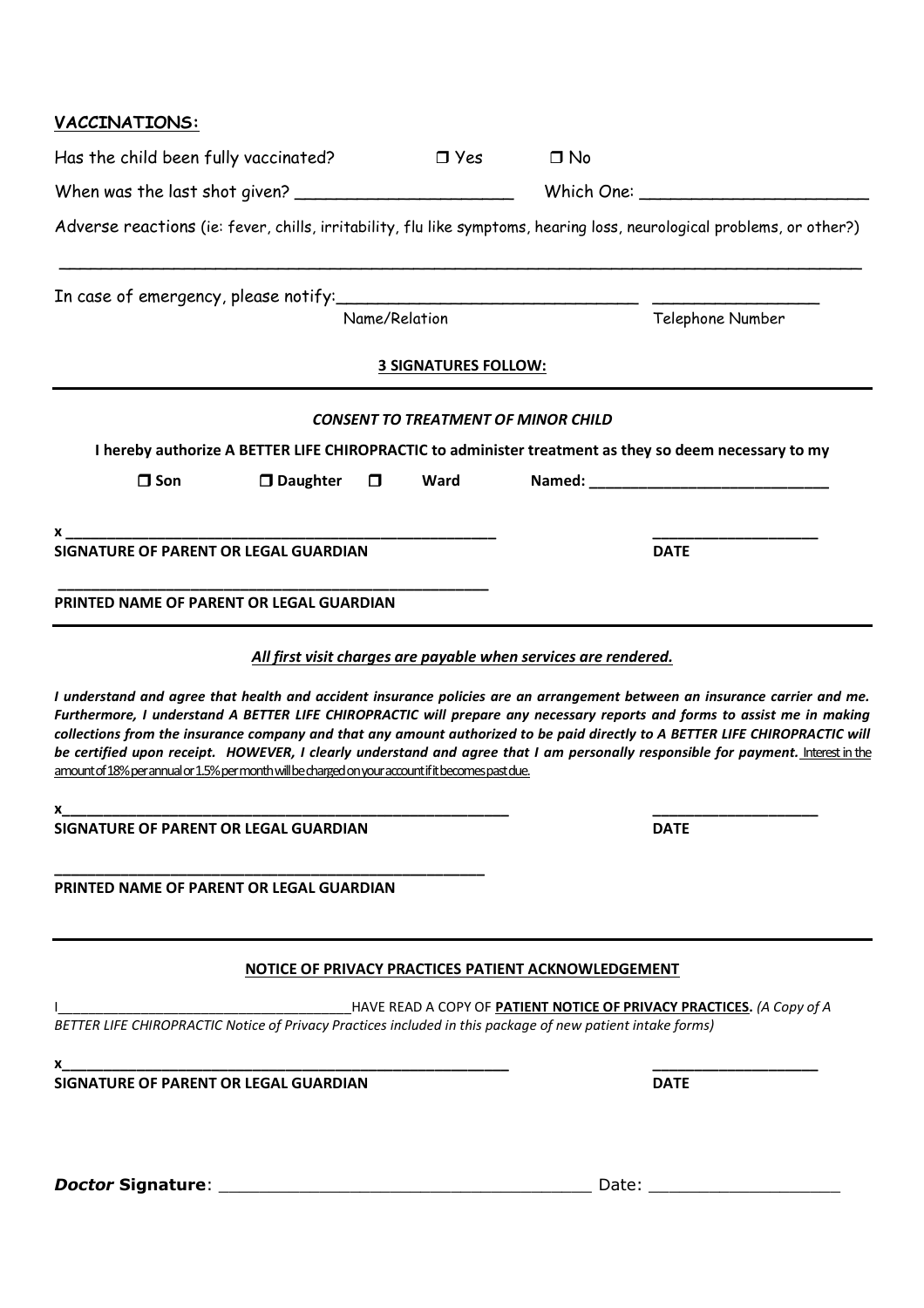#### **HEALTH HISTORY**

Check the following conditions that apply (past/present). Please add your comments to clarify the condition.

| <b>Musculo-Skeletal</b>            | <b>Digestive</b>                                    | <b>Reproductive System</b>                                                 |  |  |
|------------------------------------|-----------------------------------------------------|----------------------------------------------------------------------------|--|--|
| Neck Pain                          | Nervous Stomach                                     | $\equiv$ Pregnancy:                                                        |  |  |
| _ Shoulder/Arm/Hand Pain           | __ Indigestion                                      | Current _____ Previous                                                     |  |  |
| _ Headaches/ Migraines             | $\equiv$ Constipation                               |                                                                            |  |  |
| __ Jaw Pain/TMJ                    | _ Intestinal Gas/Bleeding                           | Date of Last Menstrual Cycle:                                              |  |  |
| _ Mid Back Pain                    | Diahrrhea                                           |                                                                            |  |  |
| __ Chest/Rib/Abdominal Pain        | _ Diverticulitis                                    |                                                                            |  |  |
| _ Low Back Pain                    | _ Irritable Bowel Syndrome                          | $-$ PMS                                                                    |  |  |
| $\equiv$ Hip Pain                  | _ Crohn's Disease                                   | _ Menopause                                                                |  |  |
| _ Sciatic Pain                     | $\equiv$ Colitis                                    | Pelvic Inflammatory Disease                                                |  |  |
| _ Leg/foot pain                    | __ Adaptive Aids                                    | __ Endometriosis                                                           |  |  |
| _ Problems Walking                 | __ Other: ____________________                      | __ Hysterectomy                                                            |  |  |
| _ Joint Stiffness/Swelling         |                                                     | _ Fertility Concerns                                                       |  |  |
| __ Spasms/Cramps                   | <b>Nervous System</b>                               | _ Prostate Concerns                                                        |  |  |
| _ Broken/Fractured bones           | _ Numbness/Tingling                                 |                                                                            |  |  |
|                                    |                                                     |                                                                            |  |  |
| _ Strains/Sprains                  | _ Twitching of Face                                 | <b>Other</b>                                                               |  |  |
| _ Tendonitis                       | $\equiv$ Fatigue                                    | _ Loss of Appetite                                                         |  |  |
| _ Bursitis                         | _ Chronic Pain                                      | _ Forgetfulness                                                            |  |  |
| Arthritis                          | _ Sleep Disorders                                   | __ Confusion                                                               |  |  |
| Osteoporosis                       | $\equiv$ Ulcers                                     | _ Depression                                                               |  |  |
| Scoliosis                          | $\equiv$ Paralysis                                  | _ Difficulty Concentrating                                                 |  |  |
| Bone or Joint Disease              | __ Drug Use __________________<br>$\equiv$ Epilepsy |                                                                            |  |  |
| ___ Other: _____________________   | _ Chronic Fatigue Syndrome                          | __ Alcohol Use _______________                                             |  |  |
|                                    | _ Multiple Sclerosis                                | __ Nicotine Use _____________                                              |  |  |
| <b>Circulatory and Respiratory</b> | _ Parkinson's Disease                               | __ Caffeine Use _____________<br>_ Hearing Impaired<br>_ Visually Impaired |  |  |
| <b>Dizziness</b>                   | _ Spinal Cord Injury                                |                                                                            |  |  |
| Shortness of Breath                | ___ Other: _____________________                    |                                                                            |  |  |
| __ Fainting                        |                                                     | _ Burning upon Urination                                                   |  |  |
| Cold Feet or Hands                 | <b>Skin</b>                                         | _ Bladder Infection                                                        |  |  |
| Cold Sweats                        | Rashes                                              | _ Eating Disorder                                                          |  |  |
| Swollen Ankles                     | _ Allergies                                         | _ Diabetes                                                                 |  |  |
| Pressure Sores                     | _ Athlete's Foot                                    |                                                                            |  |  |
| Varicose Veins                     | $\equiv$ Warts                                      | _ Fibromyalgia                                                             |  |  |
| <b>Blood Clots</b>                 | __ Moles                                            | _ Post/Polio Syndrome                                                      |  |  |
| <b>Stroke</b>                      | Acne                                                | $\equiv$ Cancer                                                            |  |  |
| <b>Heart Condition</b>             | _ Cosmetic Surgery                                  | $Type: \_\_$                                                               |  |  |
| __ Allergies                       | __ Other: ___________________                       | Date Diagnosed ___________                                                 |  |  |
| _ Sinus Problems                   |                                                     |                                                                            |  |  |
| Asthma                             |                                                     | <b>Infectious Disease (Confidential)</b>                                   |  |  |
| _ High Blood Pressure              |                                                     | __ HIV __ TB __ Hepatitis                                                  |  |  |
| _ Low Blood Pressure               |                                                     |                                                                            |  |  |
| __ Lymphedema                      |                                                     |                                                                            |  |  |
|                                    |                                                     | Other congenitial or acquired                                              |  |  |
| __ Other: __________________       |                                                     | disease: _______________________                                           |  |  |
|                                    |                                                     |                                                                            |  |  |
|                                    |                                                     |                                                                            |  |  |

I have stated all conditions that I am aware of and this information is true and accurate. I will inform the health care provider of any changes in my status.

 $\_$  , and the set of the set of the set of the set of the set of the set of the set of the set of the set of the set of the set of the set of the set of the set of the set of the set of the set of the set of the set of th

**Patient Signature**: \_\_\_\_\_\_\_\_\_\_\_\_\_\_\_\_\_\_\_\_\_\_\_\_\_\_\_\_\_\_\_\_\_\_\_\_\_\_\_\_ Date: \_\_\_\_\_\_\_\_\_\_\_\_\_\_\_\_\_\_\_

*Doctor* **Signature**: \_\_\_\_\_\_\_\_\_\_\_\_\_\_\_\_\_\_\_\_\_\_\_\_\_\_\_\_\_\_\_\_\_\_\_\_\_\_\_ Date: \_\_\_\_\_\_\_\_\_\_\_\_\_\_\_\_\_\_\_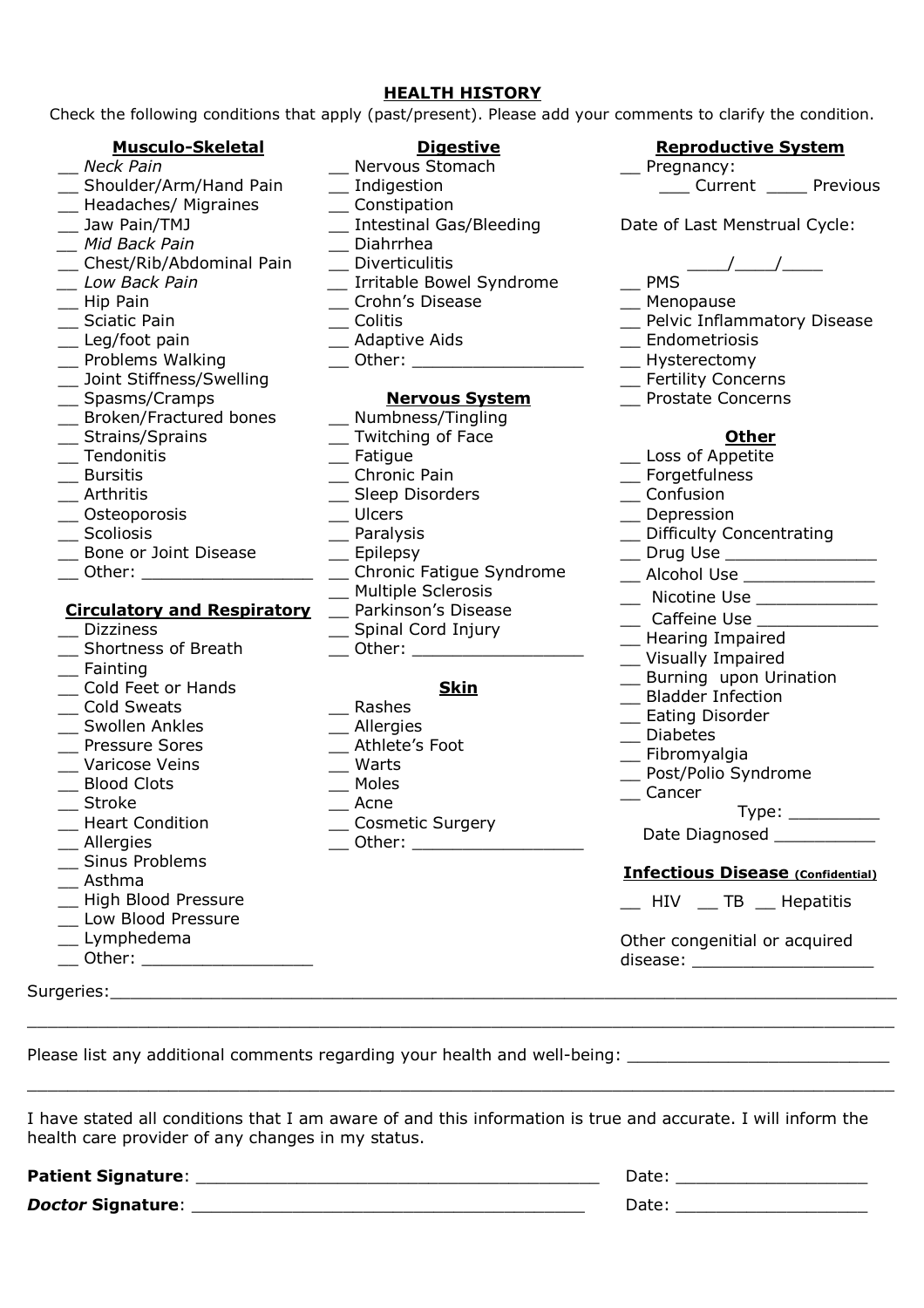**A BETTER LIFE CHIROPRACTIC**



*661 Goodlette Road North; Suite 108; Naples, FL 34109 Tel (239)263-3369 Fax (239) 263-8842*

> *Dr. Deanna Barbaro Chiropractor*

#### **TERMS OF ACCEPTANCE**

We do not offer to diagnose or treat any disease or condition other than vertebral subluxation. However, if during the course of a chiropractic spinal examination, we encounter non-chiropractic or unusual findings, we will advise you. If you desire advice, diagnosis or treatment for those for findings, we will recommend that you seek the services of all health care providers who specializes in that area.

Chiropractic has only one goal. It is important that each patient understand both the *objective* and the *method* that will be used to attain it. This will prevent any confusion or disappointment.

**Adjustment:** An adjustment is the specific application of forces to facilitate the body's correction of vertebral subluxation. Our chiropractic method of correction is by specific adjustments of the spine.

**Vertebral Subluxation:** A misalignment of one or more of the 24 vertebra in the spinal column which causes alteration of nerve function and interference to the transmission of mental impulses, resulting in a lessening of the body's innate ability to express it's maximum health potential.

Regardless of what a disease is called, we do not offer to treat it, nor do we offer advice regarding treatment prescribed by others. **OUR ONLY PRACTICE OBJECTIVE** is to eliminate a major interference to the expression of the body's innate wisdom. Our only method is specific adjusting to correct vertebral subluxations.

have read and fully understand the above statements.

Signature **Date** 

\_\_\_\_\_\_\_\_\_\_\_\_\_\_\_\_\_\_\_\_\_\_\_\_\_\_\_\_\_\_\_\_\_\_\_\_\_\_\_\_ \_\_\_\_\_\_\_\_\_\_\_\_\_

#### **PATIENT CONSENT FOR USE & DISCLOSURE OF PROTECTED HEALTH INFORMATION**

I hereby give my consent for Dr. Deanna Barbaro of A Better Life Chiropractic to use and disclose **PROTECTED HEALTH INFORMATION (PHI)** about me to carry out **TREATMENT, PAYMENT AND HEALTH CARE OPERATIONS (TPO).**

I have the right to review the Notice of Privacy Practices prior to signing this consent. A Better Life Chiropractic reserves the right to revise its Notice of Privacy Practices at any time. A revised Notice of Privacy Practices may be obtained by forwarding a written request to Dr. Deanna Barbaro, A Better Life Chiropractic, 661 Goodlette Road North, Suite 108; Naples, FL 34102 or send an email t[o cris@ablchiro.com.](mailto:cris@ablchiro.com)

With this consent, A Better Life Chiropractic **may call me, may email me, may mail** my home or other alternative location and leave a message on voice mail or in person in reference to any items that assist the practice in carrying out treatment, payment and health care operations, such as appointment reminders, insurance items and any calls pertaining to my clinical care, including laboratory results among others.

#### **By signing this form, I am consenting to A Better Life Chiropractic's use and disclosure of my Protected Health Information (PHO) to carry out Treatment, Payment and Health care operations (TPO).**

\_\_\_\_\_\_\_\_\_\_\_\_\_\_\_\_\_\_\_\_\_\_\_\_\_\_\_\_\_\_\_\_\_\_\_\_\_\_\_\_\_\_\_\_\_\_\_ \_\_\_\_\_\_\_\_\_\_\_\_\_\_\_\_\_\_\_\_\_\_\_\_\_

I may revoke my consent in writing except to the extent that the practice has already made disclosures in reliance upon my prior consent. **If I do not sign this consent, or later revoke it, A Better Life Chiropractic may decline to provide treatment to me.**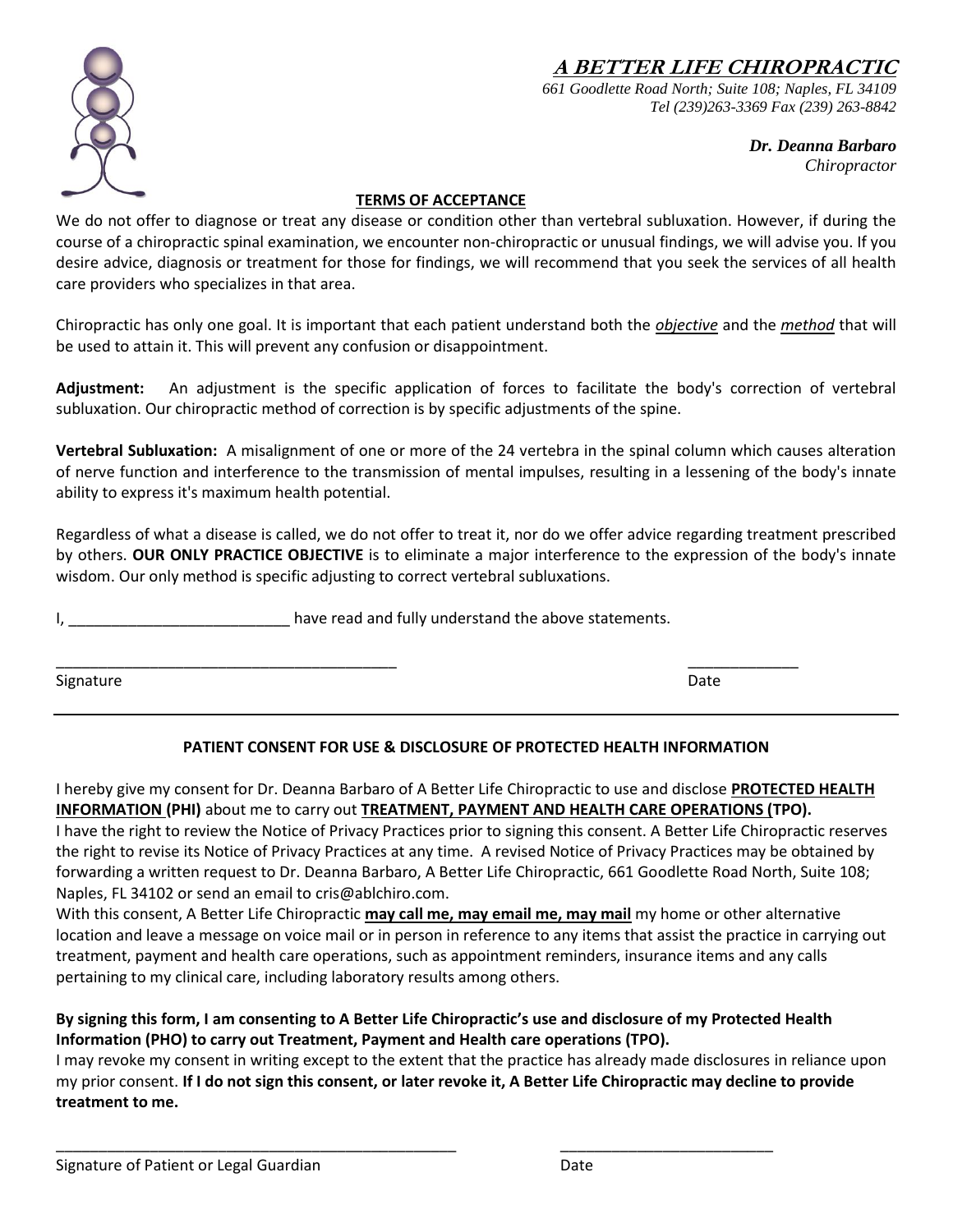# **<sup>A</sup> BETTER LIFE CHIROPRACTIC**

*661 Goodlette Road North; Suite 108; Naples, FL 34109 Tel (239)263-3369 Fax (239) 263-8842*

> *Dr. Deanna Barbaro Chiropractor*

Dear Patients:

Massage therapy is a separate entity within our office. A minimum of 24 hours advanced cancellation is required. If notification is not received within this time period, you will be responsible for fees charged to our office.

Full massage session fees will apply if you are late for your appointment.

No future massage appointments will be scheduled if you have an outstanding bill for massage fees.

I understand the above stated massage cancellation policy:

Signature:  $\Box$ 

Print Name: \_\_\_\_\_\_\_\_\_\_\_\_\_\_\_\_\_\_\_\_\_\_\_\_\_\_\_\_

Date: \_\_\_\_\_\_\_\_\_\_\_\_\_\_\_\_\_\_\_\_\_\_\_\_\_\_\_\_